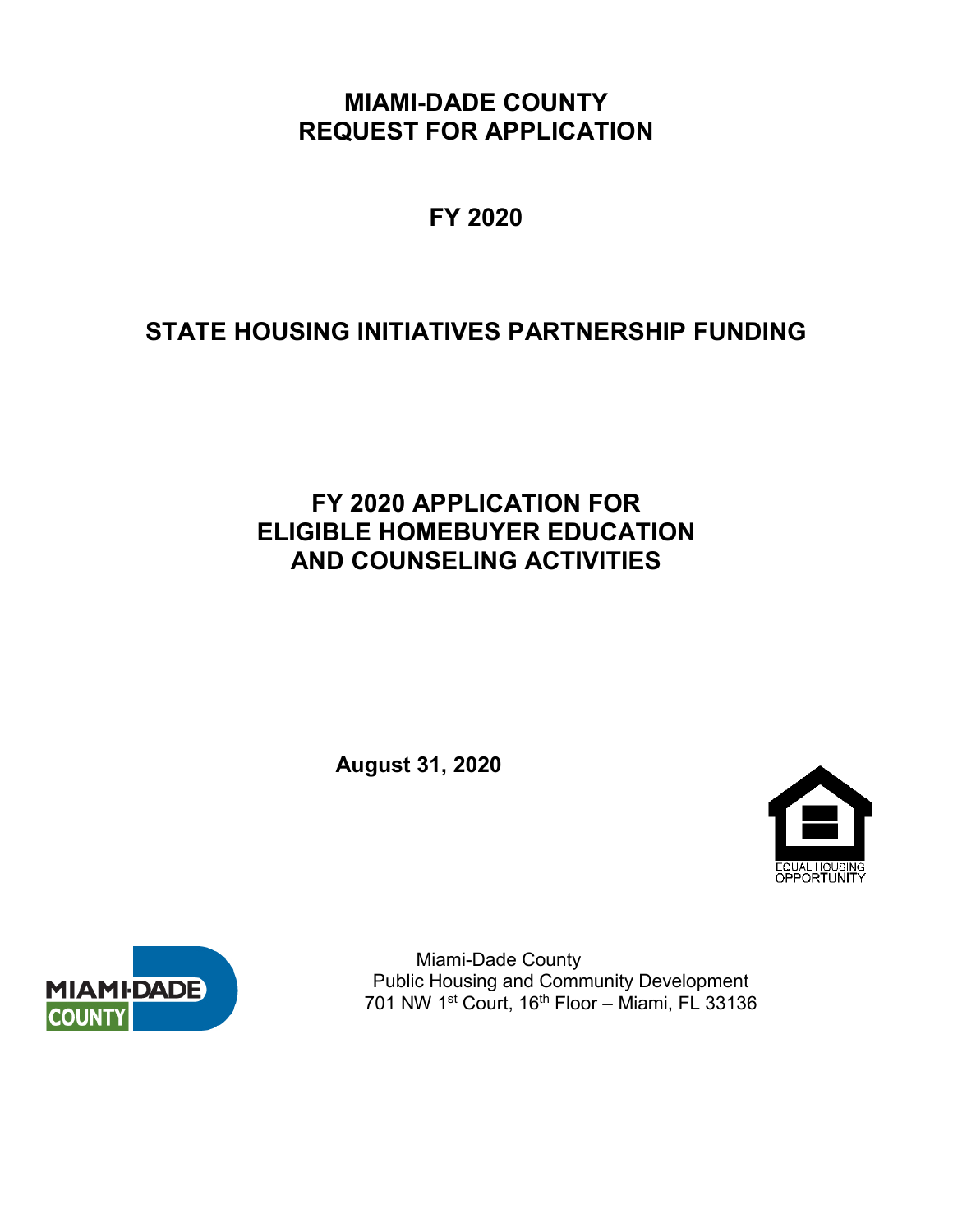**Carlos A. Gimenez** *Mayor*

# **BOARD OF COUNTY COMMISSIONERS**

**Audrey M. Edmonson** *Chairwoman*

> **Rebeca Sosa** *Vice Chairwoman*

**[Barbara J. Jordan](http://www.miamidade.gov/district01/home.asp)** *District 1*

**Jean Monestime**  *District 2*

**[Audrey M. Edmonson](http://www.miamidade.gov/district03/home.asp)** *District 3*

**[Sally A. Heyman](http://www.miamidade.gov/district04/home.asp)** *District 4*

**Eileen Higgins** *District 5*

**[Rebeca Sosa](http://www.miamidade.gov/district06/home.asp)** *District 6*

**Xavier L. Suarez**  *District 7*

**Daniella Levine Cava** *District 8*

**[Dennis C. Moss](http://www.miamidade.gov/officeofthechair)** *District 9*

**[Senator Javier D. Souto](http://www.miamidade.gov/district10/home.asp)** *District 10*

**Joe A. Martinez** *District 11*

**[José "Pepe" Diaz](http://www.miamidade.gov/district12/home.asp)** *District 12*

**Esteban L. Bovo, Jr.**  *District 13*

**Harvey Ruvin** *Clerk of Courts*

**Pedro Garcia** *Property Appraiser*

**Abigail Price-Williams** *County Attorney*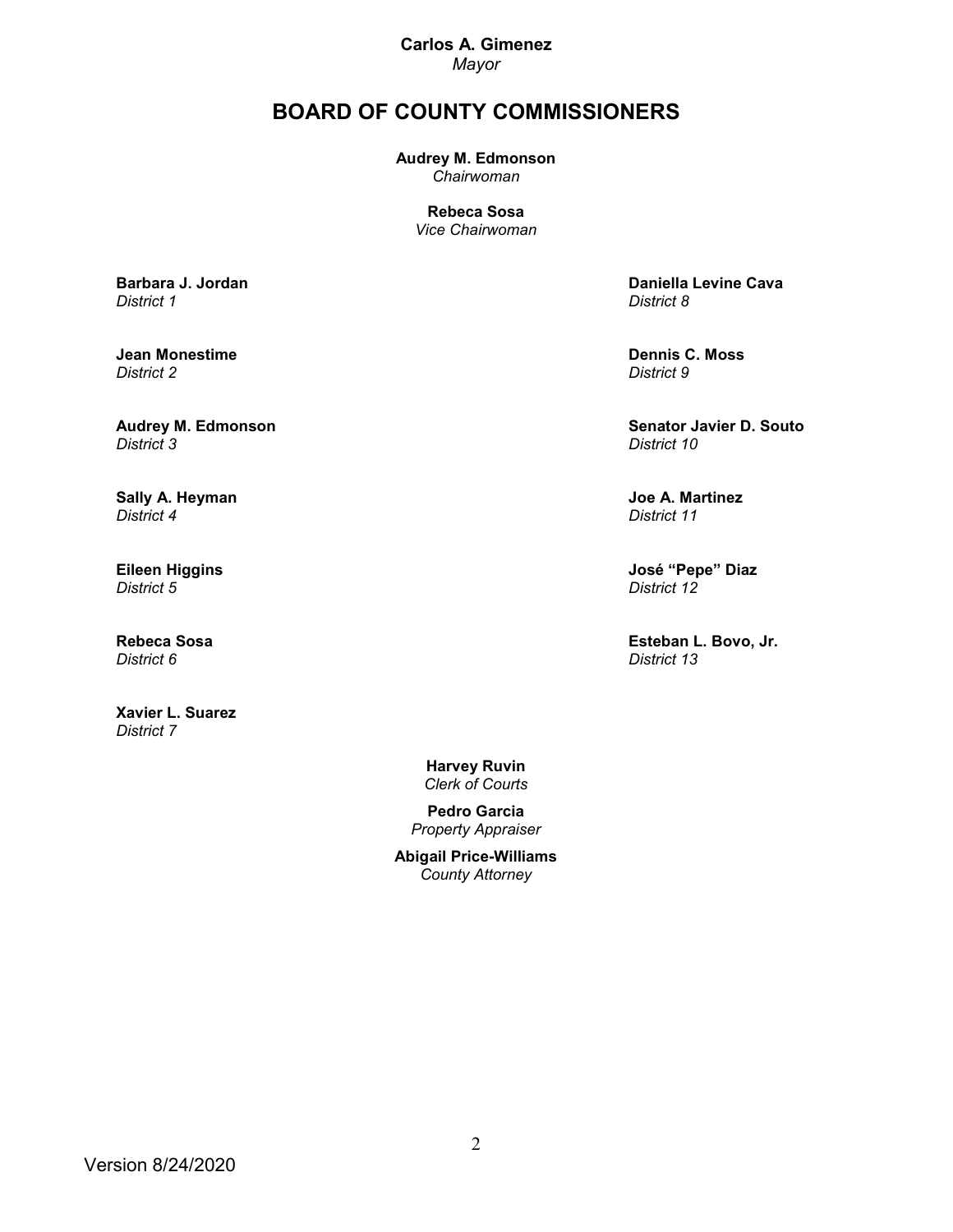# **\*\*\* APPLICATION DISCLAIMER \*\*\***

Updates to the FY 2020 RFA will be posted on the Department of Public Housing and Community Development (PHCD) website. Applicants should periodically check the website for potential changes in<br>funding availability, submission dates or requirements: funding availability, submission dates or requirements: [https://www.miamidade.gov/global/housing/requests.page](https://www8.miamidade.gov/global/housing/requests.page)

Miami-Dade County and its Department of Public Housing and Community Development does not discriminate based on race, sex, color, religion, marital status, national origin, disability, ancestry, sexual orientation, age, pregnancy or familial status in the access to, admissions to, or employment in, housing programs or activities. If you need a sign language interpreter or materials in accessible format for this event, call 786-469-2155 at least five days in advance. TDD/TTY users may contact the Florida Relay Service at 800-955-8771.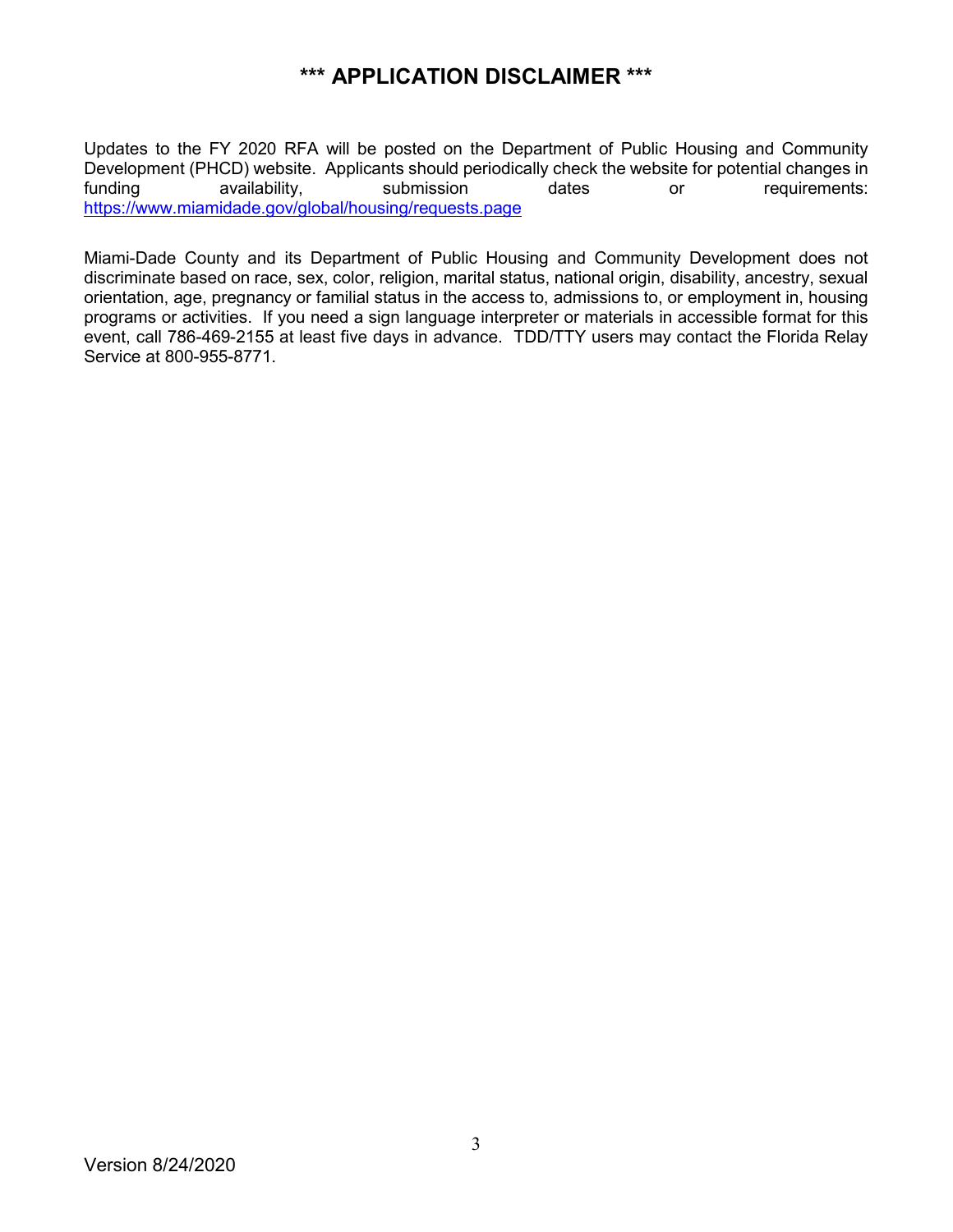## **MIAMI-DADE COUNTY** FY 2020 REQUEST FOR APPLICATIONS (RFA) **STATE HOUSING INITIATIVES PARTNERSHIP PROGRAM FUNDING (SHIP)** TABLE OF CONTENTS

#### THE COMPLETE FY 2020 RFA CAN BE FOUND ONLINE AT [https://www.miamidade.gov/global/housing/requests.page](https://www8.miamidade.gov/global/housing/requests.page)

|                                                     | Page 1  |
|-----------------------------------------------------|---------|
|                                                     | Page 2  |
|                                                     | Page 3  |
|                                                     | Page 5  |
|                                                     | Page 6  |
|                                                     | Page 8  |
|                                                     | Page 10 |
|                                                     | Page 12 |
|                                                     | Page 13 |
|                                                     | Page 14 |
|                                                     | Page 15 |
| HOMEOWNER EDUCATION AND COUNSELING SCORING CRITERIA | Page 17 |
|                                                     | Page 19 |
|                                                     | Page 20 |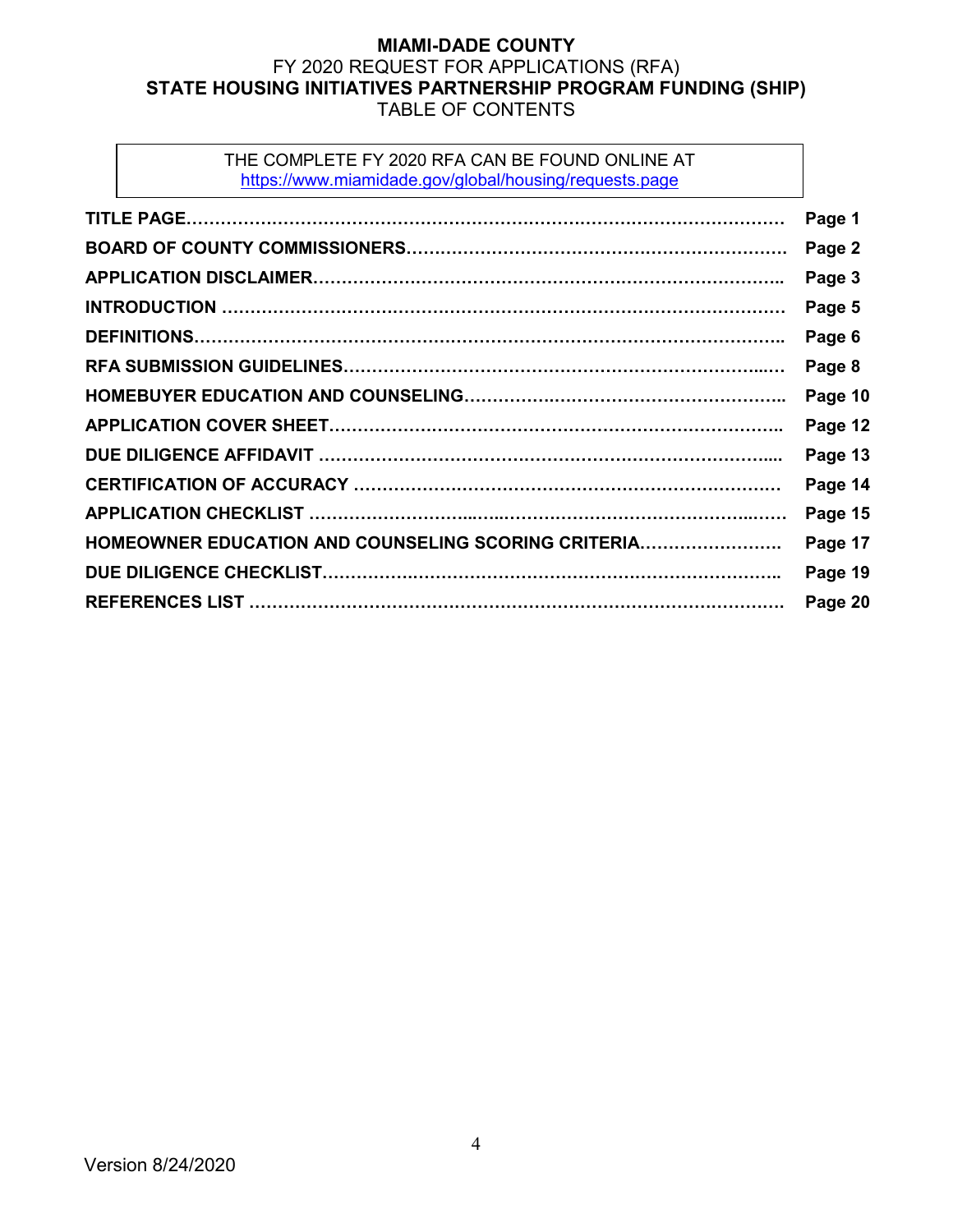# **MIAMI-DADE COUNTY FY 2020 REQUEST FOR APPLICATION STATE HOUSING INITIATIVES PARTNERSHIP FUNDING (SHIP)**

### **SECTION A**

#### **Introduction**

Miami-Dade County, through the Department of Public Housing and Community Development (PHCD) is soliciting applications under this Request for Application (RFA) process to fund Homebuyer Education and Counseling activities with State Housing Initiatives Partnership (SHIP) funds.

Applicants that are qualified U.S. Department of Housing and Urban Development (HUD) approved counseling agencies, with a demonstrated ability to provide educational and counseling services to prospective homebuyers are encouraged to apply. Proof of HUD approval must be provided at the time of application to be considered for funding.

This RFA is seeking applications to address homebuyer education and counseling needs countywide, with funding amounts listed below. **The maximum amount that applicants may request is \$150,000**. In the event that an applicant has not spent prior year SHIP funds, PHCD reserves the right to lower the 2020 funding recommendation to ensure that no entity has more than \$150,000 at any time, to ensure funding availability to multiple entities.

Please note points will **only** be awarded when supporting documentation outlined in the Application Checklist is **both accurately labeled and attached to your electronic application**. **Points will not be awarded in cases where supporting documentation is inaccurately labeled or uploaded and/or attached to the wrong question.** 

| <b>Eligible Program Activity</b>   | <b>SHIP Total Funding Amount Available</b> |
|------------------------------------|--------------------------------------------|
| Homebuyer Education and Counseling | \$900,000                                  |

**NOTE: In the event that two or more applications receive the same score, and funds are not available to fund the applications fully, PHCD may make allocation recommendations for those applications for less than what was requested in those applications.**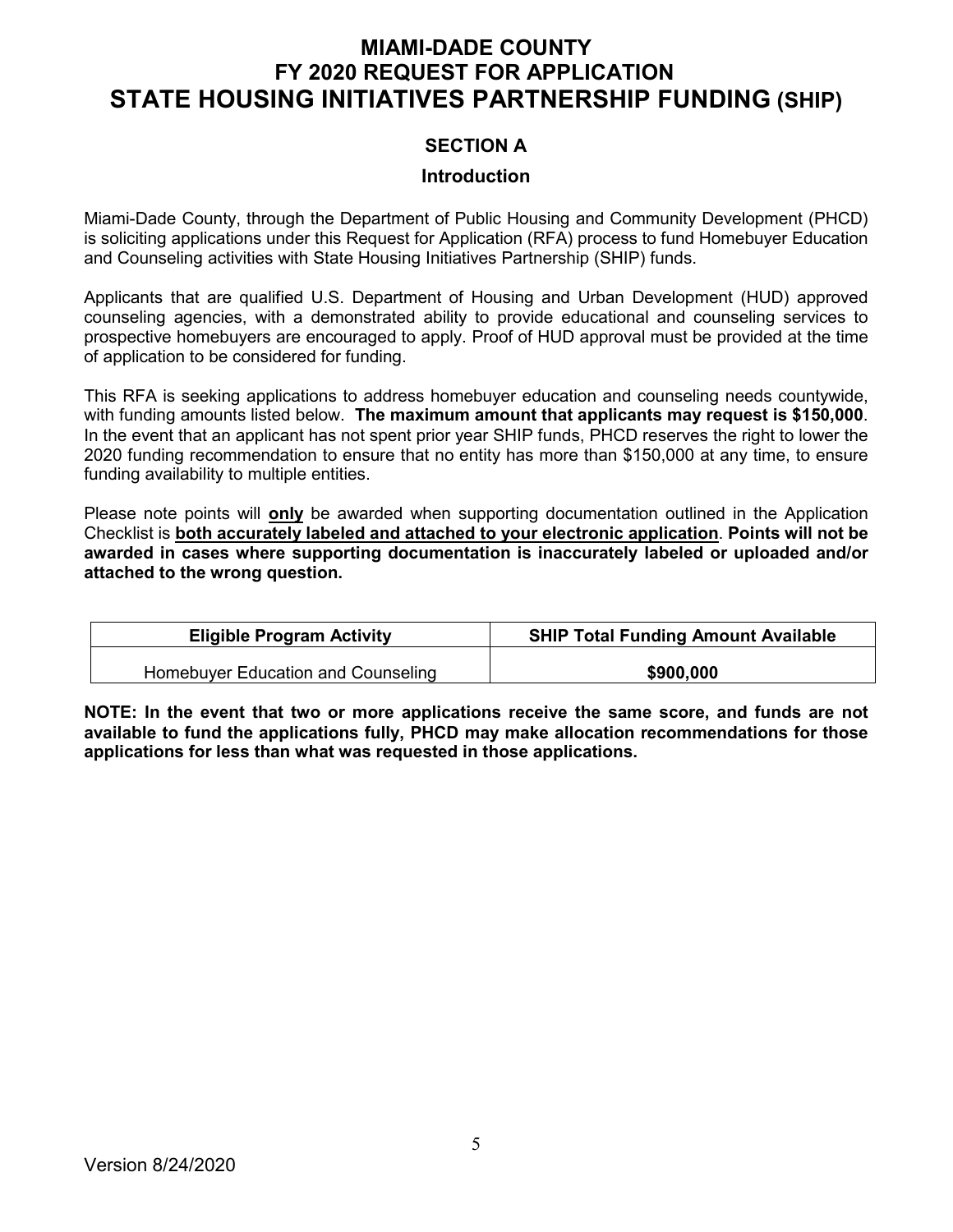#### **SECTION B**

#### **Definitions**

**Applicant:** Organization submitting an application for funding.

**Application Checklist:** Forms identifying documents required to complete this application. **Applications lacking items and/or criteria needed to meet minimum threshold will be deemed non-responsive and will not be scored.** 

**Audited Financial Statements:** Financial Statements that have been prepared in accordance with Generally Accepted Accounting Principles (GAAP) and that have been audited by an independent third party certified public accountant in accordance with generally accepted auditing standards.

**Certified Financial Statements:** Financial statements to include, but not limited to, balance sheet, income statement, and statement of cash flows that have been prepared and certified by an independent third party certified public accountant in accordance with GAAP.

**Disabled Household:** Any moderate, low, very low or extremely low income household that has one or more persons who (a) have a physical impairment or mental impairment that substantially limits one or more major life components; (b) have a record of such impairment; or (c) are regarded as having such an impairment in accordance with the Federal Fair Housing Act and Chapter 11A of the Code of Miami-Dade County.

**Elderly Housing:** As determined by HUD is a dwelling that is specifically designed for and occupied by an elderly person under a Federal, State, or local government program; or is occupied solely by persons who are 62 or older; or a dwelling that houses at least one person who is 55 or older in at least 80% of the occupied units, and adheres to a policy that demonstrates intent to house persons who are 55 or older per the Housing for Older Persons Act of 1995. Miami-Dade County's elderly housing set-aside is for persons age 55 or older per Resolution No. R-780-15.

**Financial Beneficiary:** One who is to receive a financial benefit from the proceeds of development cost (including deferred fees). This definition includes any party which meets the above criteria, such as the Developer and its principals and principals of the applicant entity. This definition does not include third party lenders, Housing Credit (HC) Syndicators, Credit Enhancers who are regulated by a state or federal agency.

**Firm Commitment:** Match/leverage funds must be explicit, in writing and signed by a person authorized to make the commitment, e.g., applicants MUST show proof of subsidy, such as an award letter or invitation to underwriting from the Florida Housing Finance Corporation (FHFC) or a board approved allocation. The commitment must indicate the total dollar value of the commitment and must be valid through financial closing of the project. It must be supported by evidence of funding ability from an industry recognized financial institution and show evidence of initial underwriting by the lender or from a financial source determined through documented evidence to be able to support the commitment. Final decisions on the issue of "firm commitment" shall be made by PHCD.

**HUD Certified Housing Counselor:** As defined in 24 CFR Part 214.3, a housing counselor who has passed the HUD Certification examination, works for a participating agency, and is certified by HUD as competent to provide housing counseling services.

**Income Levels:** An individual or family's economic means based on Area Median Income (AMI) standards.

• Moderate Income is above 80% AMI to 140% of AMI

Version 8/24/2020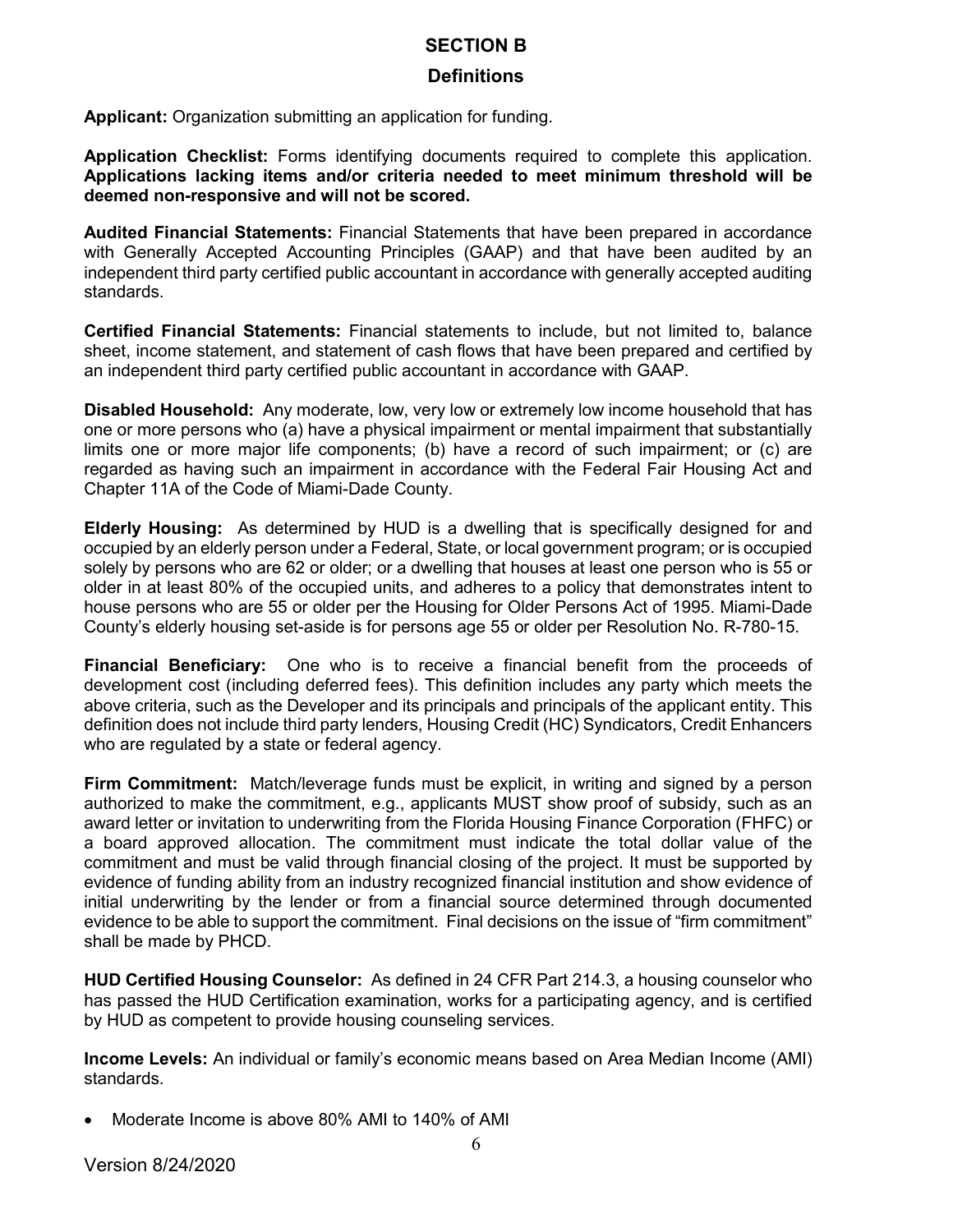- Workforce Housing Income levels are above 60% and up to 140% of AMI
- Low–Income is no more than 80% of AMI
- Very Low–Income is no more than 50% of AMI or lower
- Extremely Low-Income is no more than 33% of AMI or lower (or as more specifically defined in FHFC guidelines.)

**Intermediary:** As defined in 24 CFR Part 214.3, a HUD-approved organization that provides housing counseling services indirectly through its branches or affiliates, for whom it exercises control over the quality and type of housing counseling services rendered.

**Minimum Threshold Requirements:** Requirements that must be satisfied for the application to be responsive. Per Resolution No. R-630-13, applicants are required to provide a detailed project budget, sources and uses statement, certifications as to past defaults on agreements with Non-County sources and clear a due diligence check prior to funding commitment. The applicant must have firm commitments of all project funding. A report of Due Diligence findings will be submitted to the Board of County Commissioners. **Applications lacking any items and/or criteria needed to meet minimum threshold will be deemed non-responsive and will not be scored.** 

**PHCD:** Miami-Dade County Department of Public Housing and Community Development or predecessor or successor department.

**Principal:** An applicant, any general partner of an applicant, and any officer, director, or any shareholder of any applicant or shareholder of any general partner of an applicant.

**Special Needs Population:** A resident or a family member that is considered to be homeless, a survivor of domestic violence, a person with an emotional, mental or physical disability or youth aging out of foster care. These households require initial, intermittent or ongoing supportive services from one or more community-based service providers or long term care program.

**Sponsor:** Means any individual, association, corporation, joint venture, partnership, trust, local government, or other legal entity or any combination thereof which, has been approved by the corporation as qualified to own, construct, acquire, rehabilitate, reconstruct, operate, lease, manage or maintain a project; and except for a local government, has agreed to subject itself to the regulatory powers of the corporation.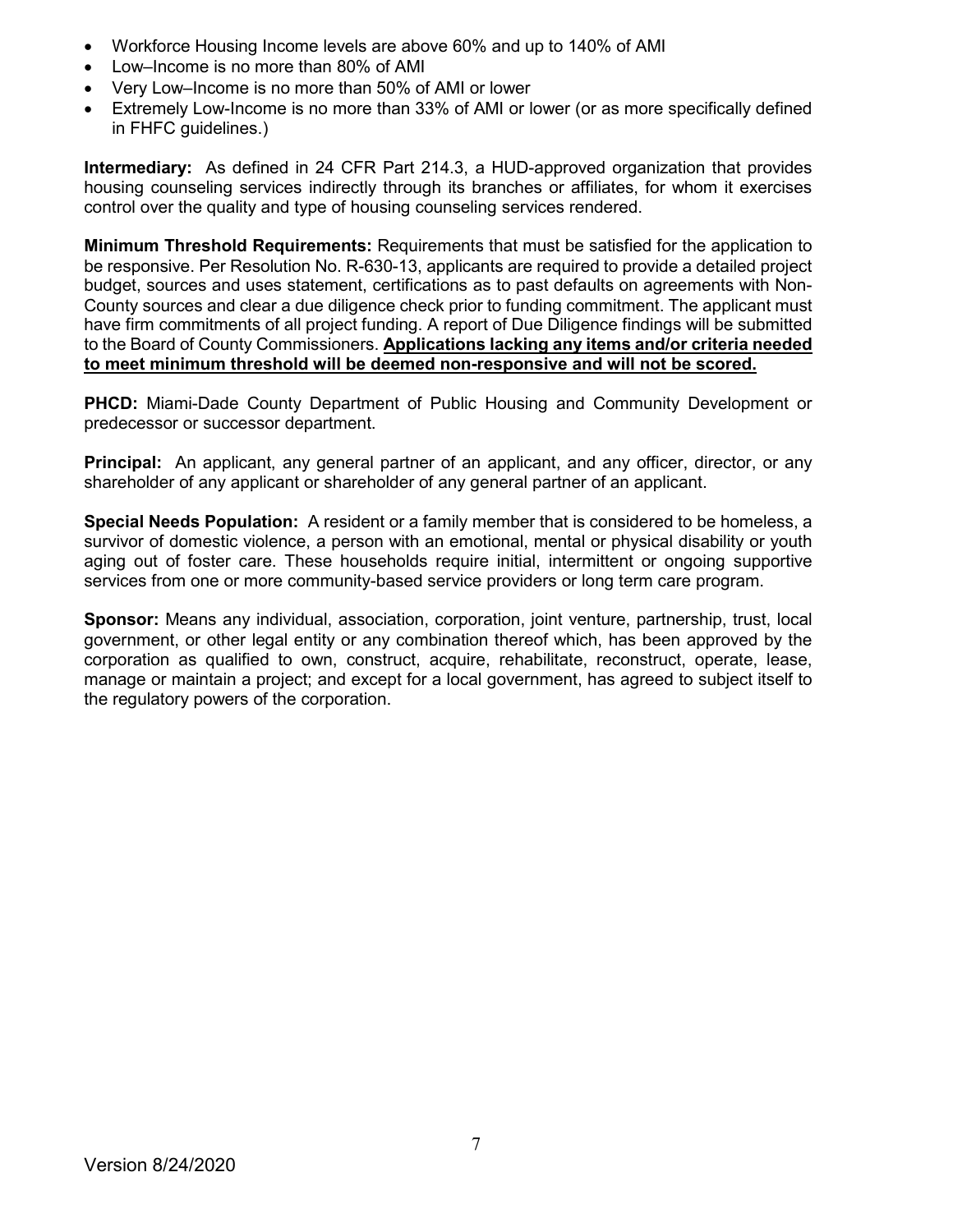## **SECTION C**

### **Submission Guidelines**

Applicants must submit an Online Application using our grants management system, ZoomGrants. A direct access link will be available on PHCD's webpage. Each entity may only submit one application, which may provide multiple service locations within Miami-Dade County.

For applicants with multiple service locations, the main branch must be located in Miami-Dade County.

All proposals must be submitted in the legal name of the limited partnership, corporation, or entity.

Applicants must score minimum of 70 points to be considered for a funding recommendation.

Applicants must upload all affidavits, supporting and evidence documents to meet threshold requirements.

Points will only be awarded when supporting documentation outlined in the Application Checklist is attached to your *electronic application*. If supporting documentation is too large for upload, applicant may upload attachments in multiple submissions.

#### Points will only be awarded when **requisite supporting documentation is provided for corresponding questions**.

Supporting documentation must be uploaded as attachments. Applicants must use a cover sheet identifying the EACH attachment separately.

Coversheets must be accurately labeled, match attached documentation AND corresponding questions. **Points will not be awarded in cases where supporting documentation is inaccurately labeled or uploaded and/or attached to the wrong question.**

Scoring Committee members will review and score all questions separately and ONLY consider documentation that has been correctly uploaded and labeled for specified corresponding questions.

For purposes of this RFA, the application period is August 31, 2020 – September 30, 2020. The grants management system will not allow applicants to apply after the application deadline. The Clerk of Courts will not receive accompanying supporting documentation after the application deadline.

Faxed applications will not be accepted.

Applications must comply with all requirements of this RFA. Applications that are incomplete or have deficiencies and or errors will be submitted to the County Attorney's Office for legal review and determination of responsiveness.

No changes or additions to applications will be accepted after the application deadline.

Applications for this RFA will not be accepted anywhere other than the online grants management system.

Applications not submitted using the online grants management system WILL NOT be scored.

Miami-Dade County will not fund an entity or an affiliate with outstanding defaulted loans, debarment actions or any other legal encumbrances with the County, State of Florida, or Federal programs regardless of the merits of the submitted proposal.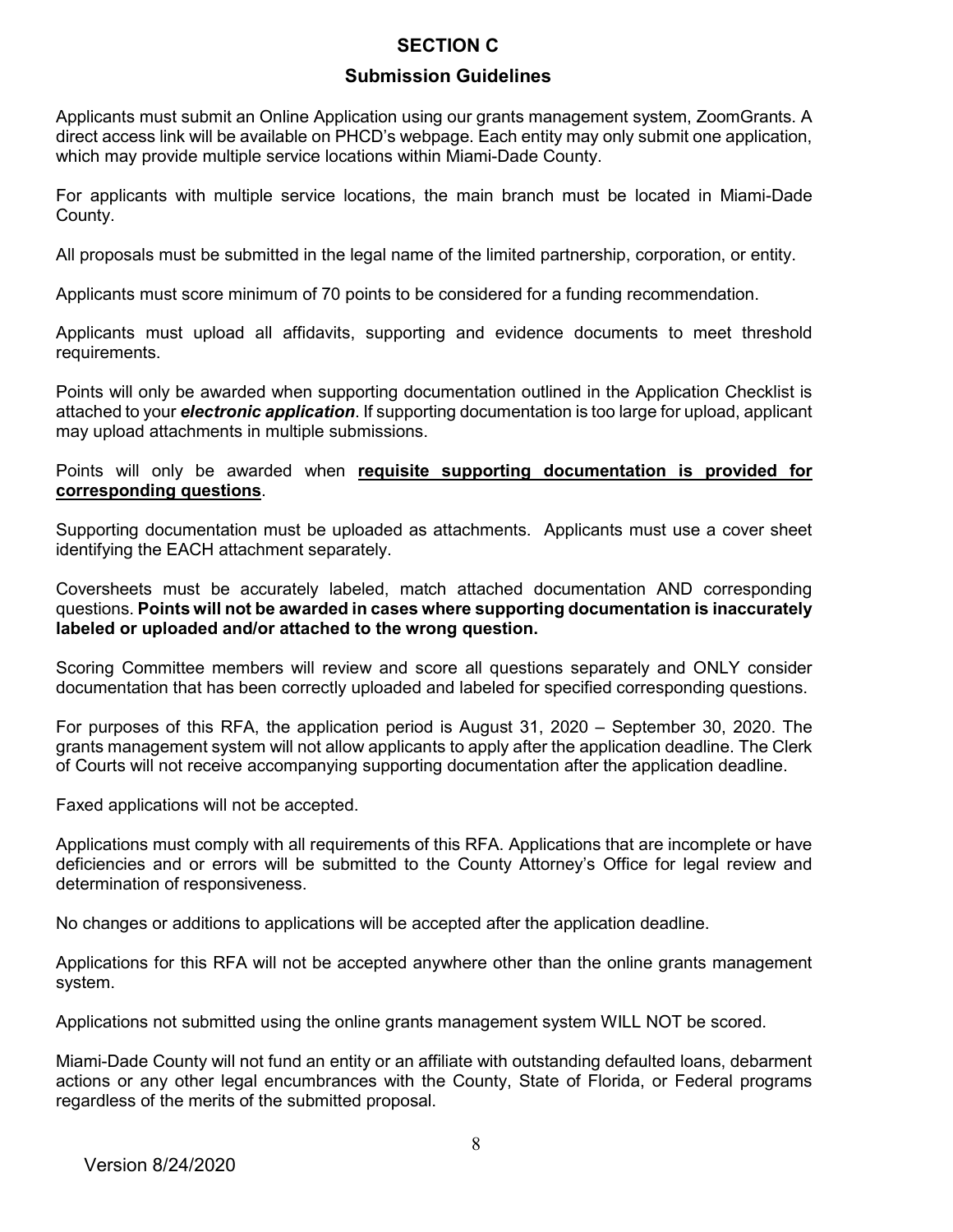An applicant may be disqualified from consideration for funding in this RFA based on poor performance or non-compliance on any other projects with PHCD.

PHCD will adhere to compliance guidelines pursuant to Resolution No. R-630-13 approved by the Miami-Dade County Board of County Commissioners on July 16, 2013, requiring PHCD to complete and report a Due Diligence investigation on all applicants using the Due Diligence Checklist. Unless expressly authorized by the County Mayor or the Mayor's designee (Resolution No. 630-13, Section 3), any entity NOT clearing the Due Diligence Investigation will NOT be recommended to the Board for funding.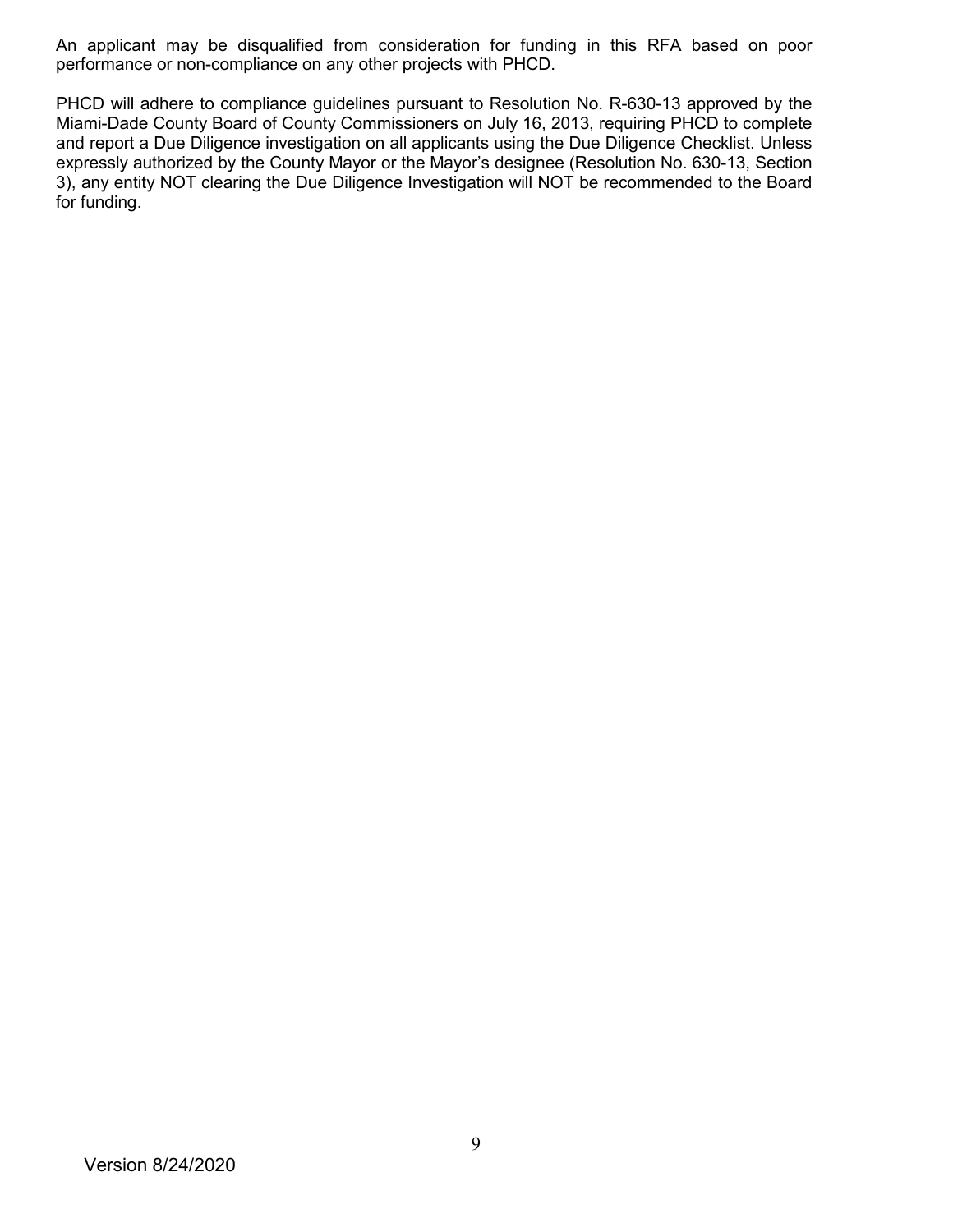# **SECTION D**

## **Homebuyer Education and Counseling**

The Department of Public Housing and Community Development (PHCD) is soliciting applications for Homebuyer Education and Counseling services from qualified U.S. Department of Housing and Urban Development (HUD) approved agencies. Applicants with a demonstrated ability to provide educational and counseling services to prospective homebuyers are encouraged to apply. Proof of HUD approval must be provided at the time of application to be considered for funding. Education and Counseling services must include the following topics:

- Financing
- Fair housing practices
- Credit counseling
- Budget and money management
- Financial literacy
- Selecting a neighborhood (schools, employment, transportation)
- Finding a home
- Negotiating a purchase price
- Home maintenance
- Mortgage approval process
- Post-closing education and counseling
- The importance of the housing inspections and repairs
- Foreclosure prevention counseling
- Special mortgage programs provided by private sector lenders and Miami-Dade County to assist first-time home buyers, persons with special needs, and those that will qualify by income

#### **Minimum Threshold Requirements**

- Applicant/Agency must be a HUD approved Homebuyer Education and Counseling Agency.
- All counselors providing Homebuyer Education and Counseling training must be HUD certified. Proof of certification must be included in the application.
- Or, if the applicant/agency is participating with a HUD approved intermediary, documentation must be provided, to include:
	- A screen print verifying that the national or regional intermediary is on the list of HUD approved housing counseling agencies
	- A screen print verifying that the applicant/entity is listed as an affiliate or branch that is connected to the intermediary
	- A fully executed copy of the agreement between the parties, including all attachments
	- other verification of the connection of the applicant/entity and the intermediary, and any parent organizations
	- A HUD-certified counseling agency certificate.

#### **Applications lacking items and/or criteria needed to meet minimum threshold will be deemed nonresponsive and will not be scored.**

Points will **only** be awarded when supporting documentation outlined in the Application Checklist is **both accurately labeled and attached to your electronic application**. **Points will not be awarded in cases where supporting documentation is inaccurately labeled or uploaded and/or attached to the wrong question.** 

Supporting documentation for the agency's experience, professional affiliations, employee certifications, training materials, funding sources, program costs, marketing plans and client management system **is**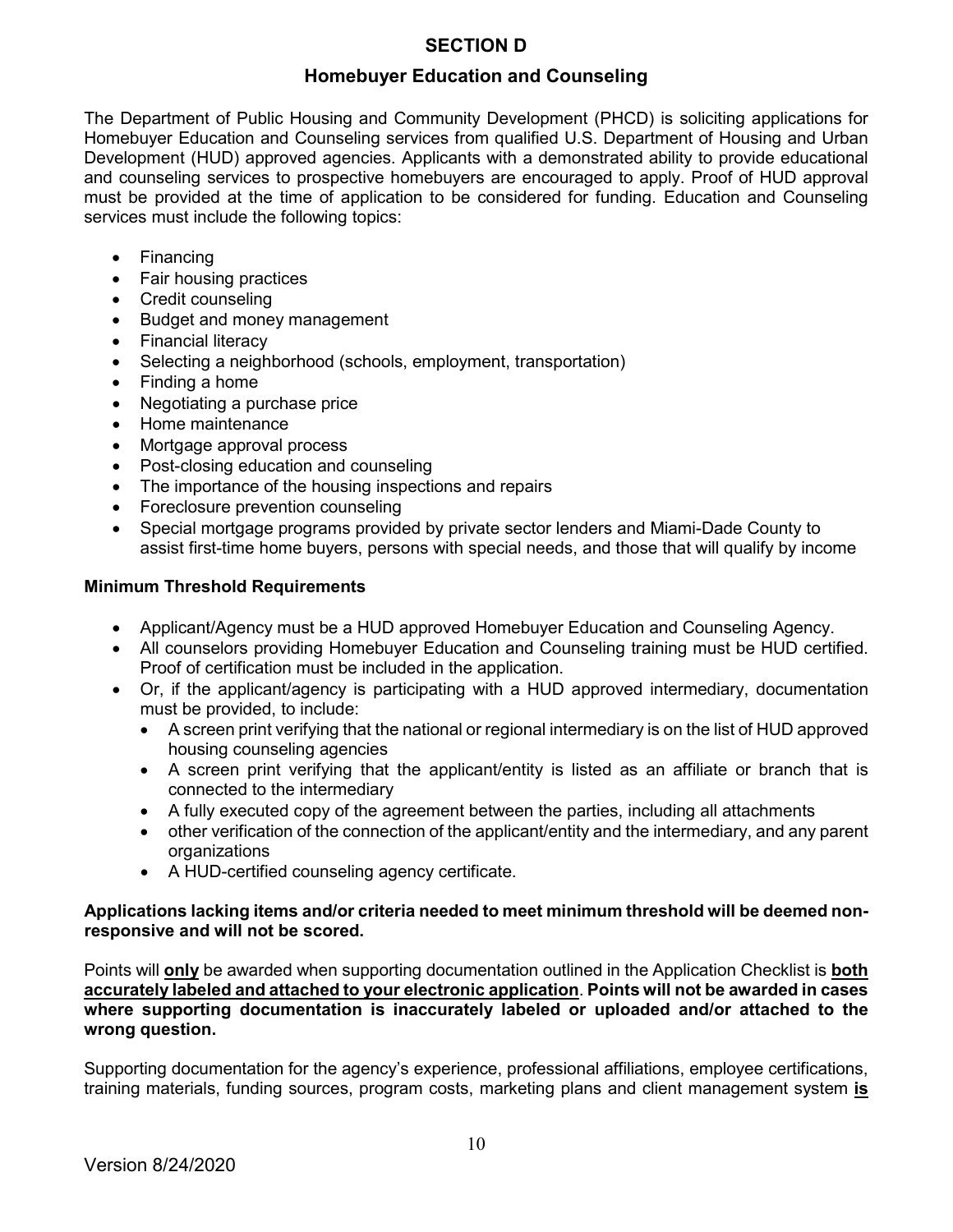#### **required to receive points in this application. The cost per client as indicated in the application will be the same cost per client reflected in the contract.**

The County will endeavor to distribute awarded funds in a *geographically equitable* manner, such that residents in the North, Central, and South shall have reasonable access to homebuyer education and counseling services. This policy seeks to achieve greater efficiencies in the provision of services and the expenditure of funds by eliminating the funding of multiple agencies that provide duplicative services in the same market area.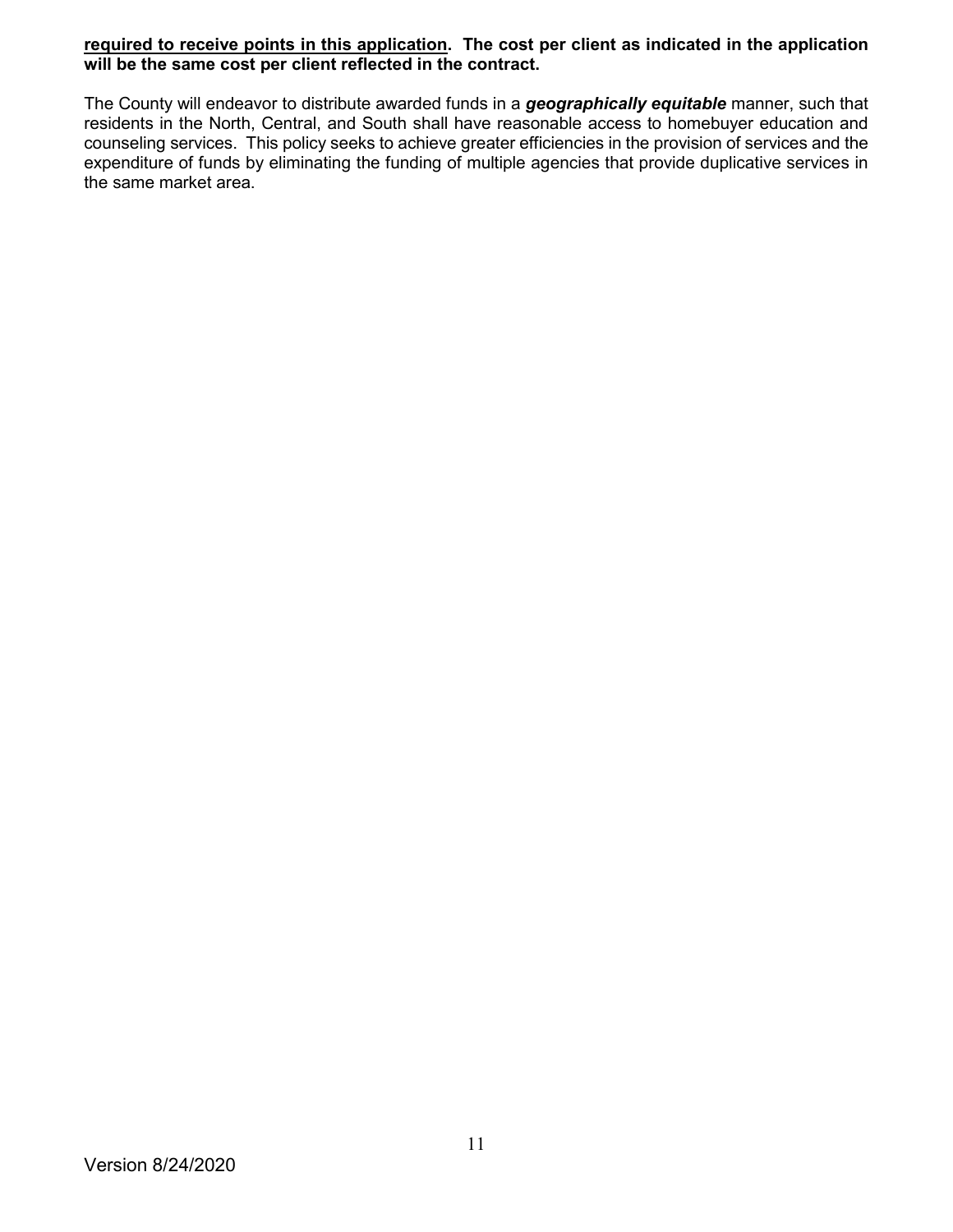# **HOMEBUYER EDUCATION AND COUNSELING APPLICATION**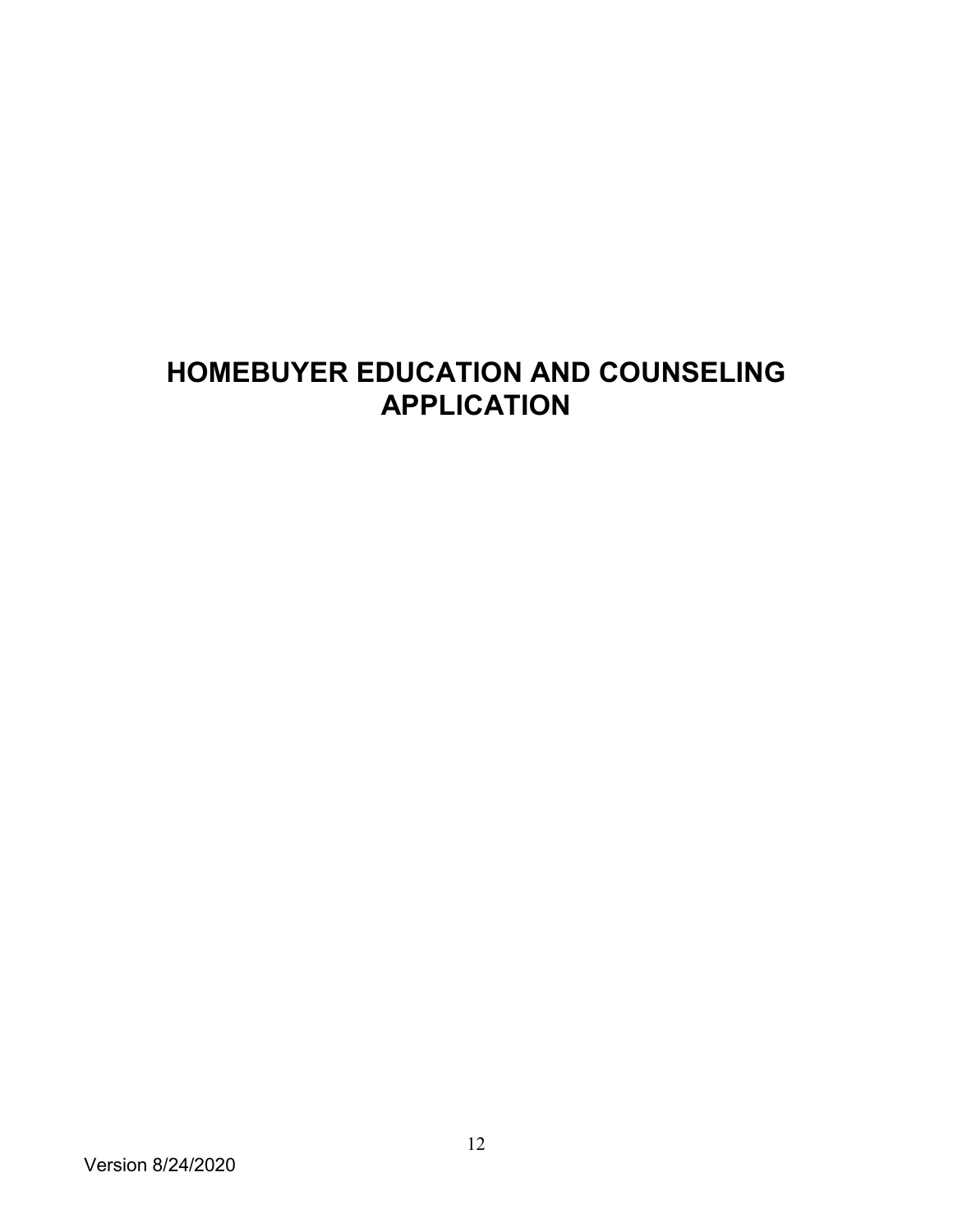## **APPLICATION COVER SHEET FY 2020 SHIP REQUEST FOR APPLICATION (RFA)**

| <b>ENTITY / APPLICANT INFORMATION:</b>                                                                                                                                                                                               |                                                                                                                                                                                                                                      |                                                                                                                       |
|--------------------------------------------------------------------------------------------------------------------------------------------------------------------------------------------------------------------------------------|--------------------------------------------------------------------------------------------------------------------------------------------------------------------------------------------------------------------------------------|-----------------------------------------------------------------------------------------------------------------------|
| Legal Name:                                                                                                                                                                                                                          | <u> 1989 - Johann Harry Harry Harry Harry Harry Harry Harry Harry Harry Harry Harry Harry Harry Harry Harry Harry Harry Harry Harry Harry Harry Harry Harry Harry Harry Harry Harry Harry Harry Harry Harry Harry Harry Harry Ha</u> |                                                                                                                       |
|                                                                                                                                                                                                                                      |                                                                                                                                                                                                                                      |                                                                                                                       |
| Organization's Dun & Bradstreet D-U-N-S # (Required):                                                                                                                                                                                |                                                                                                                                                                                                                                      | To obtain DUNS #, please call 1.866.705.5711 or visit http://fedgov.dnb.com/webform                                   |
|                                                                                                                                                                                                                                      |                                                                                                                                                                                                                                      |                                                                                                                       |
|                                                                                                                                                                                                                                      |                                                                                                                                                                                                                                      |                                                                                                                       |
| Applicant Mailing Address <b>Manual Accepts</b> 2014 12:00 12:00 12:00 12:00 12:00 12:00 12:00 12:00 12:00 12:00 12:00                                                                                                               |                                                                                                                                                                                                                                      |                                                                                                                       |
|                                                                                                                                                                                                                                      |                                                                                                                                                                                                                                      |                                                                                                                       |
| <b>ACTIVITY INFORMATION:</b>                                                                                                                                                                                                         |                                                                                                                                                                                                                                      |                                                                                                                       |
|                                                                                                                                                                                                                                      |                                                                                                                                                                                                                                      |                                                                                                                       |
| City <u>and the contract of the contract of the contract of the contract of the contract of the contract of the contract of the contract of the contract of the contract of the contract of the contract of the contract of the </u> |                                                                                                                                                                                                                                      |                                                                                                                       |
| site is located in.                                                                                                                                                                                                                  |                                                                                                                                                                                                                                      | If multiple sites are proposed, please attach a separate list including the address and Commission District that each |
|                                                                                                                                                                                                                                      |                                                                                                                                                                                                                                      | Category: Homebuyer Education and Counseling                                                                          |
| <b>Activity Description:</b>                                                                                                                                                                                                         |                                                                                                                                                                                                                                      |                                                                                                                       |
|                                                                                                                                                                                                                                      |                                                                                                                                                                                                                                      |                                                                                                                       |
|                                                                                                                                                                                                                                      |                                                                                                                                                                                                                                      |                                                                                                                       |
| Funding Amount Requested:                                                                                                                                                                                                            |                                                                                                                                                                                                                                      |                                                                                                                       |
|                                                                                                                                                                                                                                      |                                                                                                                                                                                                                                      |                                                                                                                       |

With my signature below, I attest to the accuracy of the information provided on this cover page. The information above summarizes my RFA 2020 application submission.

Signature: \_\_\_\_\_\_\_\_\_\_\_\_\_\_\_\_\_\_\_\_\_\_\_\_\_\_\_\_\_\_\_\_\_\_\_

| Name (printed): |  |
|-----------------|--|
|                 |  |

Date: \_\_\_\_\_\_\_\_\_\_\_\_\_\_\_\_\_\_\_\_\_\_\_\_\_\_\_\_\_\_\_\_\_\_\_\_\_\_\_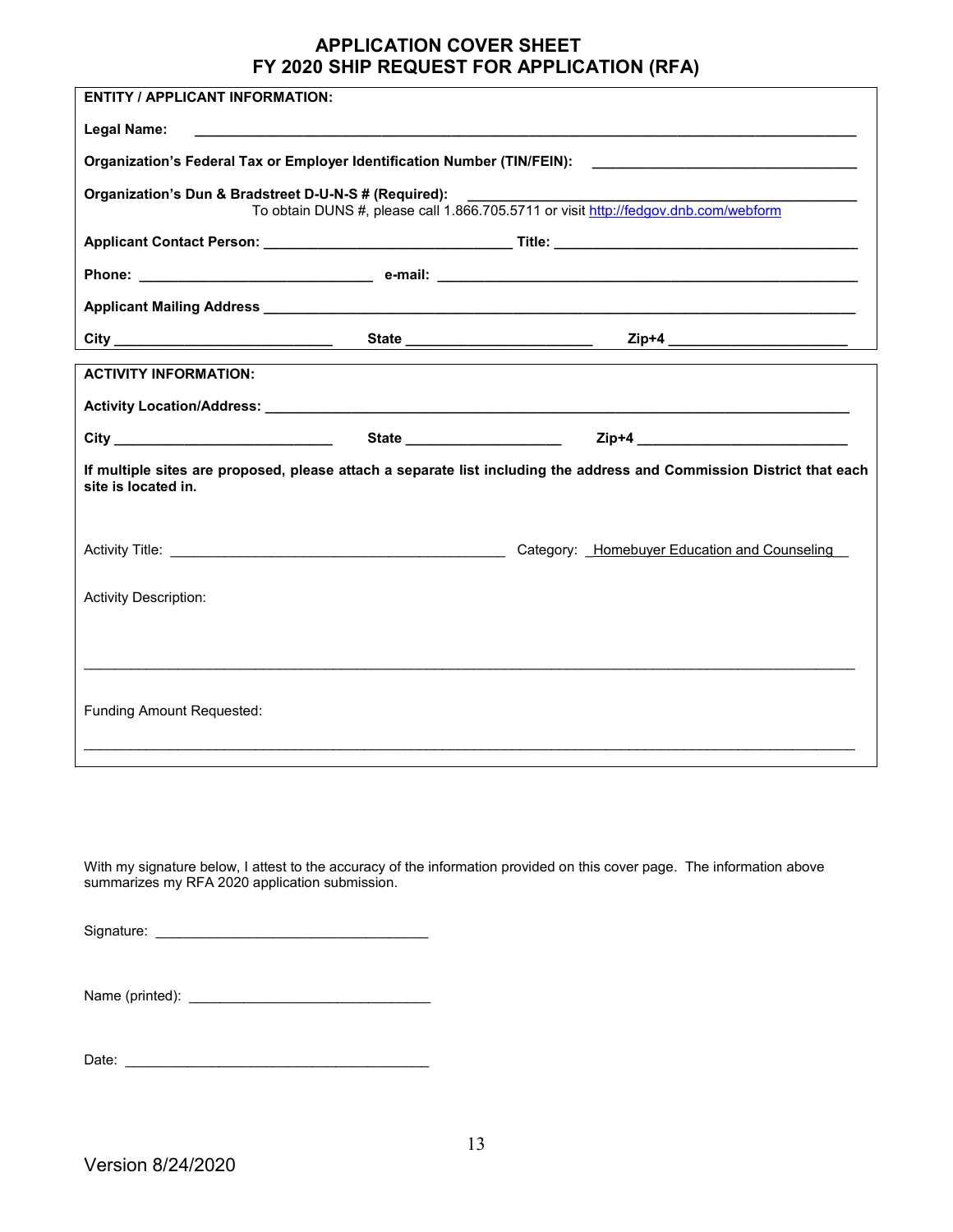

#### **PUBLIC HOUSING AND COMMUNITY DEVELOPMENT DUE DILIGENCE AFFIDAVIT**

| <b>Applicant Name:</b>   |  |
|--------------------------|--|
| <b>Address:</b>          |  |
| <b>Telephone Number:</b> |  |

Pursuant to Miami-Dade County Resolution No. R-630-13, the undersigned certifies, to the best of his or her knowledge and belief, that:

- 1. Within the past five (5) years, neither the Entity nor its directors, partners, principals, members or board members:
	- i. Have been sued by a funding source for breach of contract or failure to perform obligations under a contract;
	- ii. Have been cited by a funding source for non-compliance or default under a contract;
	- iii. Have been a defendant in a lawsuit based upon a contract with a funding source;
	- iv. Have been charged with a crime that is unresolved at the time of signing this document; have been convicted at any time of a crime of fraud or bribery; or have been convicted at any time of a criminal act in connection with any County program.

Please list any matters which prohibit the Entity from making certifications required and explain how the matters are being resolved (use separate sheet if necessary):

| This is certified by my signature:                                            |                                          |      |
|-------------------------------------------------------------------------------|------------------------------------------|------|
| Applicant's Signature                                                         | <b>Print Name</b>                        | Date |
| Subscribed and sworn to (or affirmed) before me this _________________ day of |                                          |      |
|                                                                               |                                          |      |
|                                                                               |                                          |      |
|                                                                               |                                          |      |
| (Print or Stamp of Notary):                                                   | Expiration Date: _______________________ |      |
|                                                                               |                                          |      |
|                                                                               |                                          |      |
|                                                                               |                                          |      |
|                                                                               |                                          |      |
|                                                                               |                                          |      |

**This material is available in an accessible format upon request.** CD/60/31516 CD/60/31516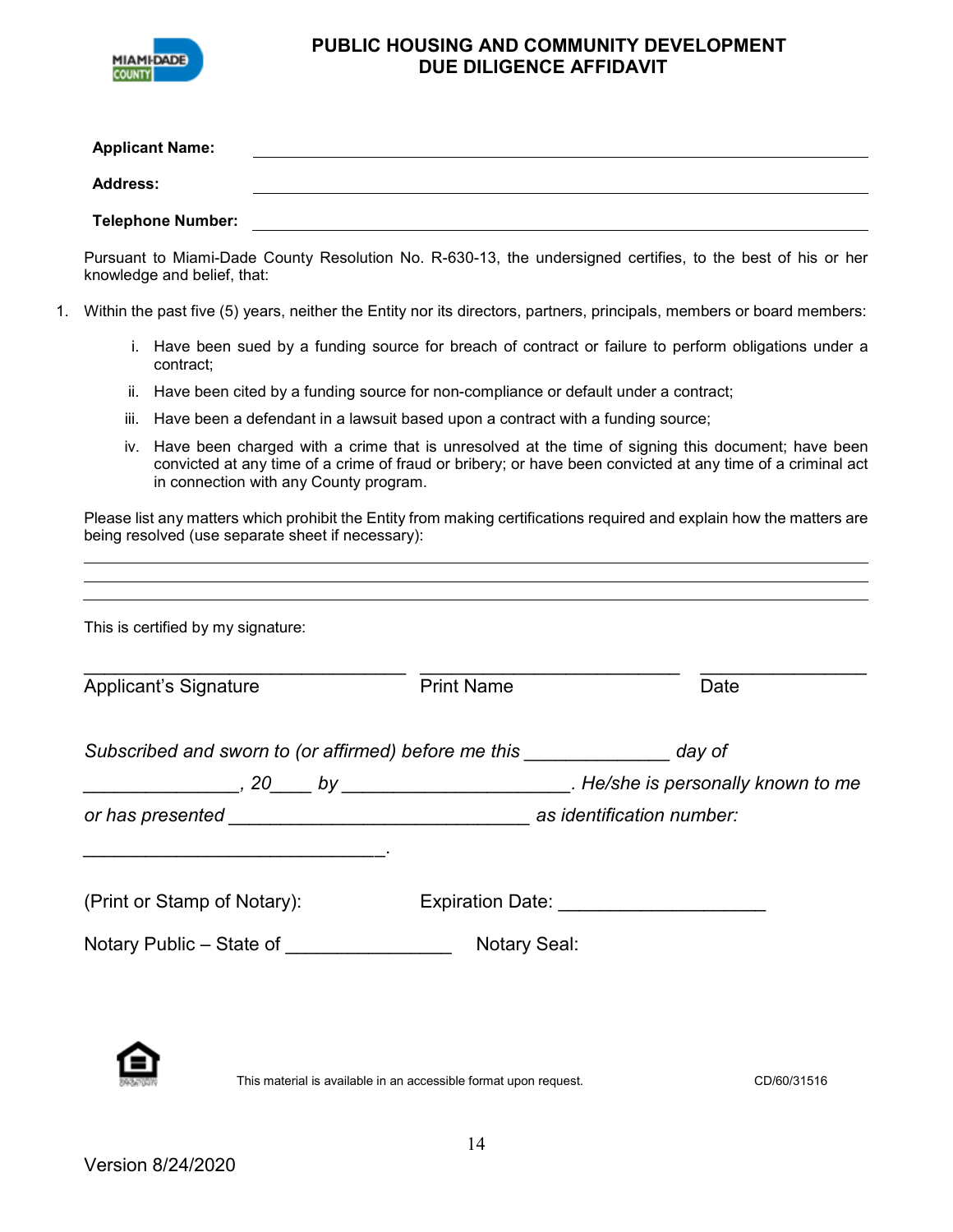

#### **PUBLIC HOUSING AND COMMUNITY DEVELOPMENT FY 2020 SHIP RFA CERTIFICATION OF ACCURACY**

This page must be signed by the authorized representative of the Applicant/Developer as to the accuracy and completeness of this proposal. No proposals will be accepted without this document.

I hereby certify that this proposal is complete and all information included herein is true and accurate.

Name of Applicant: \_\_\_\_\_\_\_\_\_\_\_\_\_\_\_\_\_\_\_\_\_\_\_\_\_\_\_\_\_\_\_\_\_\_\_\_\_\_\_\_\_\_\_\_\_\_\_\_\_

Authorized Representative: \_\_\_\_\_\_\_\_\_\_\_\_\_\_\_\_\_\_\_\_\_\_\_\_\_\_\_\_\_\_\_\_\_\_\_ (print name)

Title: \_\_\_\_\_\_\_\_\_\_\_\_\_\_\_\_\_\_\_\_\_\_\_\_\_\_\_\_\_\_\_\_\_

Signature: \_\_\_\_\_\_\_\_\_\_\_\_\_\_\_\_\_\_\_\_\_\_\_\_\_\_\_\_\_



This material is available in an accessible format upon request. CD/60/31516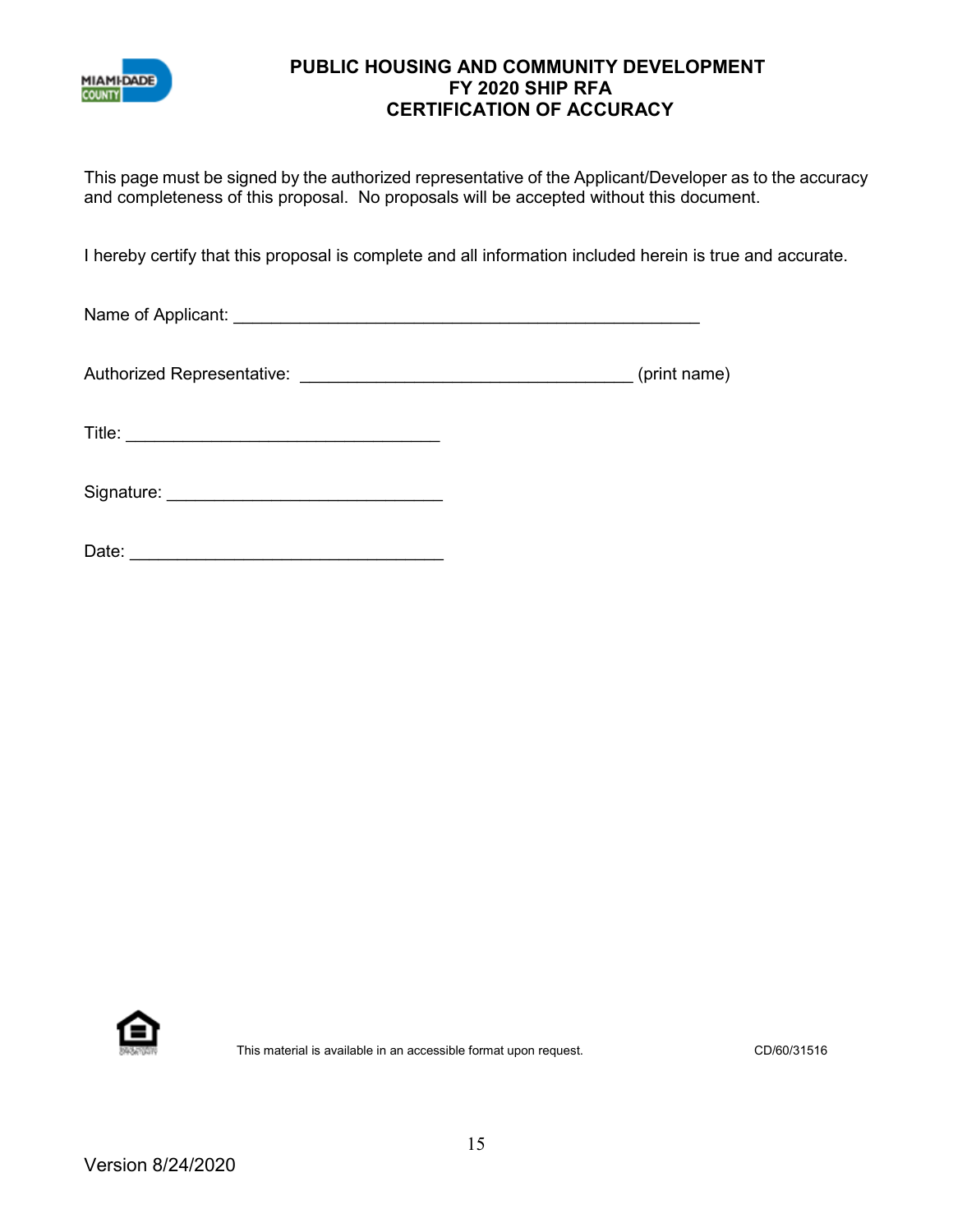# **APPLICATION CHECKLIST**

Please note points will **only** be awarded when supporting documentation outlined in the Application Checklist is **both accurately labeled and attached to your electronic application**. **Points will not be awarded in cases where supporting documentation is inaccurately labeled or uploaded and/or attached to the wrong question.** 

#### **ALL DOCUMENTS MUST HAVE A COVER SHEET AND PAGE NUMBERS**

#### **ALL items listed in the following checklist labeled REQUIRED must be included with your application submission**

| Tab              | <b>Document</b>                                                                                                                                                                                                                                  | <b>Required</b>       | <b>Include Cover</b><br>Sheet &<br><b>Attachment</b><br><b>Number</b> |
|------------------|--------------------------------------------------------------------------------------------------------------------------------------------------------------------------------------------------------------------------------------------------|-----------------------|-----------------------------------------------------------------------|
| 1.               | <b>Application Cover Sheet</b>                                                                                                                                                                                                                   | Required              |                                                                       |
| 2.               | <b>Application Checklist/Table of Contents</b>                                                                                                                                                                                                   | Required              | <b>Attachment 1</b>                                                   |
| 3.               | <b>Application:</b>                                                                                                                                                                                                                              |                       |                                                                       |
|                  | <b>Abbreviated Activity Description</b>                                                                                                                                                                                                          | Required              | <b>Attachment 2</b>                                                   |
|                  | Activity Location and Description of Service Area (Include interior and<br>exterior pictures of activity location.)                                                                                                                              | Required              | <b>Attachment 3</b>                                                   |
|                  | Statement of Metropolitan Significance (Only for activities in Entitlement<br>Cities.)                                                                                                                                                           | Only If<br>Applicable | <b>Attachment 4</b>                                                   |
| 4.               | Scope of Services - Include Detailed Activity Description, Location,<br>Proposed Accomplishments, and Action Steps                                                                                                                               | Required              | <b>Attachment 5</b>                                                   |
| 5.               | Budget - The applicant shall submit a full and complete total budget including a listing of all funds, which<br>are expected to be utilized as a match or to partially fund the project or program including funds requested<br>in this proposal |                       |                                                                       |
|                  | <b>Entity Budget</b>                                                                                                                                                                                                                             | Required              | <b>Attachment 6</b>                                                   |
|                  | <b>Entity Assets and Liabilities</b>                                                                                                                                                                                                             | Required              | <b>Attachment 7</b>                                                   |
|                  | Audited Financial Statements or a Certified Financial Statement,<br>certified by an independent 3rd party auditor.                                                                                                                               | Required              | <b>Attachment 8</b>                                                   |
|                  | <b>Detailed Activity Budget</b>                                                                                                                                                                                                                  | Required              | <b>Attachment 9</b>                                                   |
|                  | Five-Year Operating Pro-Forma                                                                                                                                                                                                                    | Only If<br>Applicable | <b>Attachment 10</b>                                                  |
|                  | Sources & Uses Statement for Proposed Activity                                                                                                                                                                                                   | Required              | <b>Attachment 11</b>                                                  |
|                  | Leveraged Sources (Award Letters, Signed Affidavits, and/or Letters of<br>Commitment)                                                                                                                                                            | Required              | <b>Attachment 12</b>                                                  |
| $\overline{7}$ . | <b>Due Diligence Affidavit</b>                                                                                                                                                                                                                   | Required              | <b>Attachment 13</b>                                                  |
| 8.               | W-9 Form - Request for Taxpayer Identification Number & Certification                                                                                                                                                                            | Required              | <b>Attachment 14</b>                                                  |
| 9.               | <b>Certification of Accuracy</b>                                                                                                                                                                                                                 | Required              | <b>Attachment 15</b>                                                  |
| 10.              | Tax Exempt Status Letter - Evidence of not-for-profit status.                                                                                                                                                                                    | Only If<br>Applicable | <b>Attachment 16</b>                                                  |
| 11.              | IRS 990 - Description of not-for-profit status.                                                                                                                                                                                                  | Required              | <b>Attachment 17</b>                                                  |
| 12.              | <b>Governing Board - Names and addresses.</b>                                                                                                                                                                                                    | Required              | <b>Attachment 18</b>                                                  |
| 13.              | Current Articles of Incorporation and Corporate Documents - Please label and include page numbers<br>for each of the sections listed below.                                                                                                      |                       |                                                                       |
|                  | Articles of Incorporation/Corporate Certification                                                                                                                                                                                                | Required              | <b>Attachment 19</b>                                                  |
|                  |                                                                                                                                                                                                                                                  |                       |                                                                       |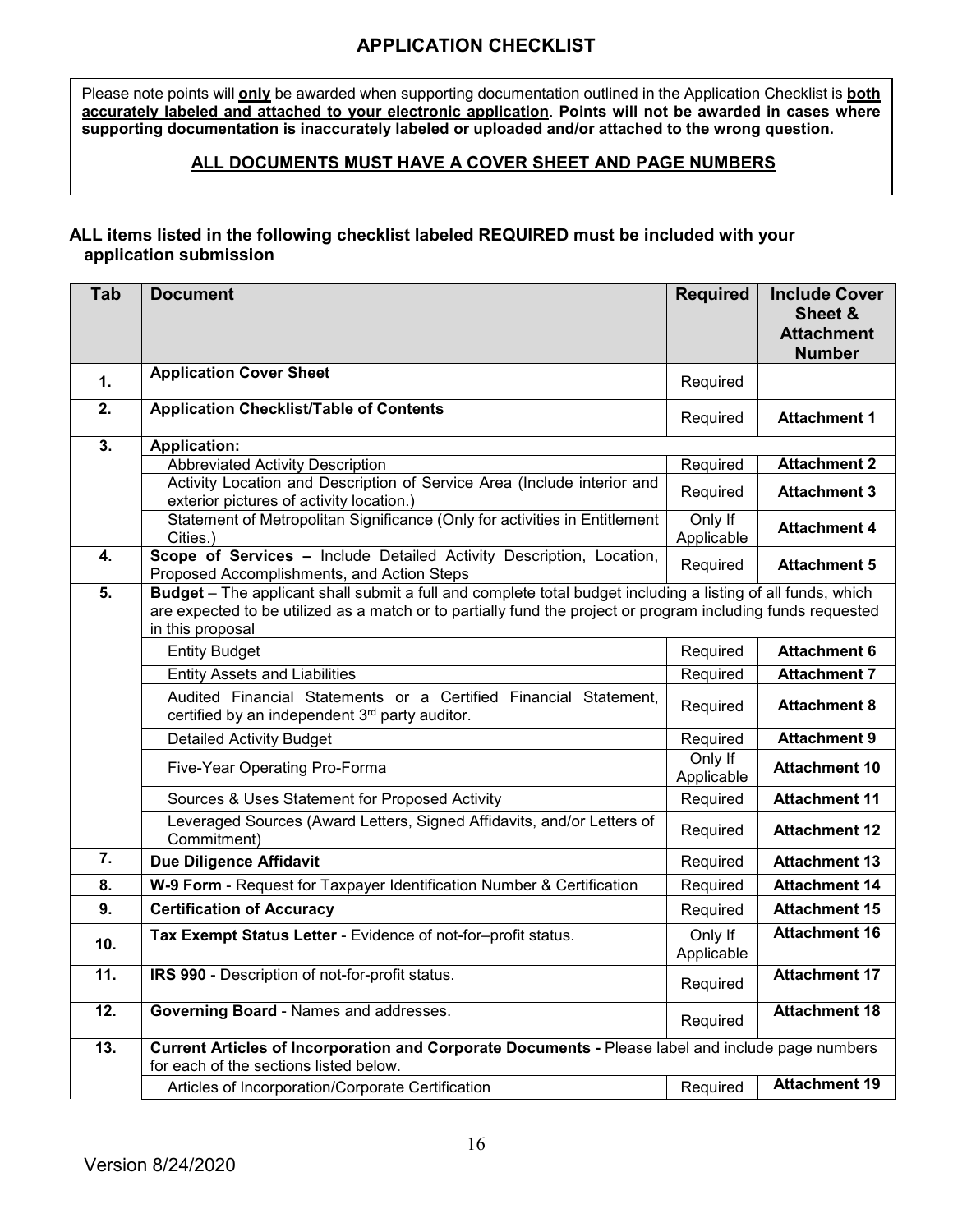| Tab | <b>Document</b>                                                                                                                                                                                                                                                                                                                                                              | <b>Required</b>       | <b>Include Cover</b><br>Sheet &<br><b>Attachment</b><br><b>Number</b> |
|-----|------------------------------------------------------------------------------------------------------------------------------------------------------------------------------------------------------------------------------------------------------------------------------------------------------------------------------------------------------------------------------|-----------------------|-----------------------------------------------------------------------|
|     | Current Certificate of Good Standing or Certificate of Status - From the<br>State of Florida                                                                                                                                                                                                                                                                                 | Required              | <b>Attachment 20</b>                                                  |
|     | <b>Business License</b>                                                                                                                                                                                                                                                                                                                                                      |                       | <b>Attachment 21</b>                                                  |
|     | Partnership Agreement                                                                                                                                                                                                                                                                                                                                                        | Only if<br>Applicable | <b>Attachment 22</b>                                                  |
|     | Board Resolutions (If applicable)                                                                                                                                                                                                                                                                                                                                            | Only if<br>Applicable | <b>Attachment 23</b>                                                  |
| 14. | <b>Current By-Laws</b>                                                                                                                                                                                                                                                                                                                                                       | Required              | <b>Attachment 24</b>                                                  |
| 15. | Contact Information for All Partners - Names of the organizations,<br>individuals and the specific governmental agencies involved in the<br>partnership, to include contact person(s), addresses and telephone<br>numbers for each and their role in the project. Identify not-for-profit versus<br>for-profit organizations and include DUNS numbers for each organization. | Required              | <b>Attachment 25</b>                                                  |
| 16. | Résumés and Organizational Chart (including resumes for all HBC<br>counselors)                                                                                                                                                                                                                                                                                               | Required              | <b>Attachment 26</b>                                                  |
| 17. | <b>Appeals or Other Pending Issues</b>                                                                                                                                                                                                                                                                                                                                       | Only if<br>Applicable | <b>Attachment 27</b>                                                  |
| 18. | Collaborative Agreements with Service Providers (signed and dated)                                                                                                                                                                                                                                                                                                           | Required              | <b>Attachment 28</b>                                                  |
| 19. | <b>Marketing and Outreach Plan</b>                                                                                                                                                                                                                                                                                                                                           | Required              | <b>Attachment 29</b>                                                  |
| 20. | <b>Comprehensive Training Curriculum with supporting documentation</b>                                                                                                                                                                                                                                                                                                       | Required              | <b>Attachment 30</b>                                                  |
| 21. | Past Experience as Homebuyer Counseling (HC) provider                                                                                                                                                                                                                                                                                                                        |                       |                                                                       |
|     | Documentation that the homebuyer counseling entity is a member of the<br>National Industry Standards for Homeownership Education and<br><b>Counseling Services</b>                                                                                                                                                                                                           | Required              | <b>Attachment 31</b>                                                  |
| 22. | Proof of a HUD Client Management System<br>Documentation should include proof of purchase/lease of system and<br>reflect the total number of clients served within one year prior to the date<br>of this RFA application.                                                                                                                                                    | Required              | <b>Attachment 32</b>                                                  |
| 23. | <b>Corporate Affiliations</b>                                                                                                                                                                                                                                                                                                                                                | Required              | <b>Attachment 33</b>                                                  |
| 24. | Homebuyer Counseling Track Record (documentation of successful graduates)                                                                                                                                                                                                                                                                                                    |                       |                                                                       |
| 25. | Graduates who successfully completed homebuyer education workshops                                                                                                                                                                                                                                                                                                           | Required              | <b>Attachment 34</b>                                                  |
| 26. | Graduates who successfully achieved homeownership                                                                                                                                                                                                                                                                                                                            | Required              | <b>Attachment 35</b>                                                  |
| 27. | Graduates who successfully completed post purchase counseling<br>workshops                                                                                                                                                                                                                                                                                                   | Required              | <b>Attachment 36</b>                                                  |
| 28. | Employed HUD Certified Homebuyer Counselors (documentation of<br>certificates of certification)                                                                                                                                                                                                                                                                              | Required              | <b>Attachment 37</b>                                                  |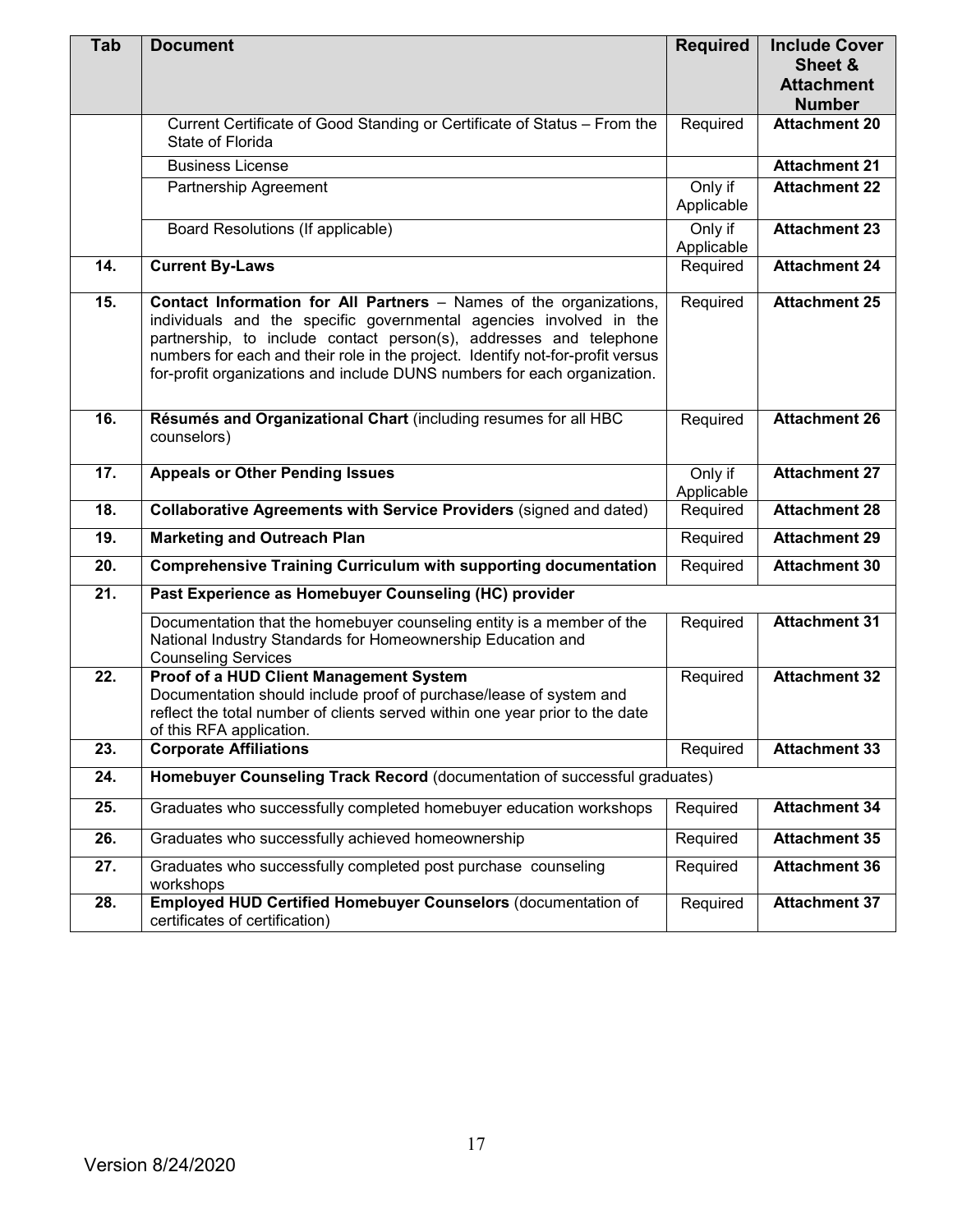# **HOMEBUYER EDUCATION AND COUNSELING SCORING CRITERIA ORGANIZATIONAL CAPACITY AND SOUNDNESS OF APPROACH** (105 Points)

| No Documentation (0 points) $\Box$ 1-4 years (4 points) $\Box$ 5-7 years (6 points) $\Box$ 8 or more years (10 points)<br>Is the homebuyer counseling entity a member of the National Industry Standards for Homeownership<br>Does the homebuyer counseling entity utilize a HUD compliant Client Management System for data<br>collection and reporting? Must include documented proof to receive points. (proof of purchase and/or lease of<br>system; with screen print from system that reflects the total number of clients served within one year prior to the date<br>How many years of experience do the homebuyer counselors have? Add the number of years of experience |
|-----------------------------------------------------------------------------------------------------------------------------------------------------------------------------------------------------------------------------------------------------------------------------------------------------------------------------------------------------------------------------------------------------------------------------------------------------------------------------------------------------------------------------------------------------------------------------------------------------------------------------------------------------------------------------------|
|                                                                                                                                                                                                                                                                                                                                                                                                                                                                                                                                                                                                                                                                                   |
|                                                                                                                                                                                                                                                                                                                                                                                                                                                                                                                                                                                                                                                                                   |
|                                                                                                                                                                                                                                                                                                                                                                                                                                                                                                                                                                                                                                                                                   |
|                                                                                                                                                                                                                                                                                                                                                                                                                                                                                                                                                                                                                                                                                   |
|                                                                                                                                                                                                                                                                                                                                                                                                                                                                                                                                                                                                                                                                                   |
| of all HUD-certified homebuyer counselors. Must include documented proof to receive points. - Attachment 26                                                                                                                                                                                                                                                                                                                                                                                                                                                                                                                                                                       |
| No Documentation (0 points) $\Box$ 1-5 years (1 point) $\Box$ 6-10 years (2 points) $\Box$ 11 or more years (5 points)                                                                                                                                                                                                                                                                                                                                                                                                                                                                                                                                                            |
| Does the organization have the capability and expertise to provide detailed training on County mortgage                                                                                                                                                                                                                                                                                                                                                                                                                                                                                                                                                                           |
|                                                                                                                                                                                                                                                                                                                                                                                                                                                                                                                                                                                                                                                                                   |
| What is the percentage of homebuyer counselors that are currently HUD-certified? Must provide current<br>documented proof to receive points. (copies of certifications dated within the last two years) - Attachment 26 and 37                                                                                                                                                                                                                                                                                                                                                                                                                                                    |
|                                                                                                                                                                                                                                                                                                                                                                                                                                                                                                                                                                                                                                                                                   |
| $\Box$ 90-100% (3 points)                                                                                                                                                                                                                                                                                                                                                                                                                                                                                                                                                                                                                                                         |
| Has your organization received other funding for counseling services? Must include documented proof to                                                                                                                                                                                                                                                                                                                                                                                                                                                                                                                                                                            |
|                                                                                                                                                                                                                                                                                                                                                                                                                                                                                                                                                                                                                                                                                   |
| How many participants successfully completed and/or graduated from your program in the 12 months prior<br>to the date of this application? Must include documented proof to receive points. (participant verification) -                                                                                                                                                                                                                                                                                                                                                                                                                                                          |
|                                                                                                                                                                                                                                                                                                                                                                                                                                                                                                                                                                                                                                                                                   |
|                                                                                                                                                                                                                                                                                                                                                                                                                                                                                                                                                                                                                                                                                   |
|                                                                                                                                                                                                                                                                                                                                                                                                                                                                                                                                                                                                                                                                                   |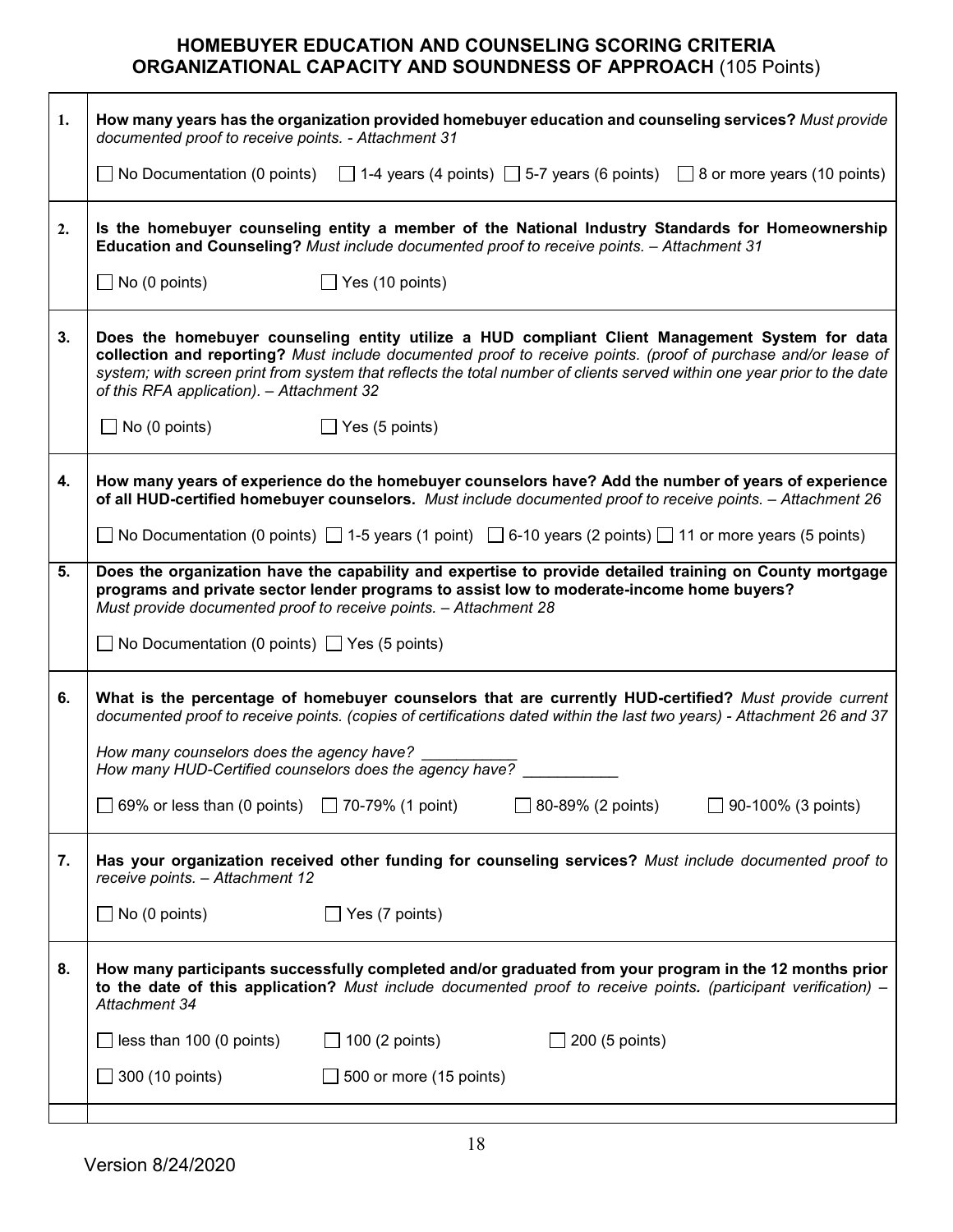| 9.  | How many participants successfully achieved homeownership in the 12 months prior to the date of this                                                                                                                                                                                                                                                                                                                           |
|-----|--------------------------------------------------------------------------------------------------------------------------------------------------------------------------------------------------------------------------------------------------------------------------------------------------------------------------------------------------------------------------------------------------------------------------------|
|     | application? Must include documented proof to receive points. (proof of homeownership required) – Attachment 35                                                                                                                                                                                                                                                                                                                |
|     | Less than 25 (0 points)<br>$\Box$ 26-49 (5 points)<br>$\Box$ 50 or more (10 points)                                                                                                                                                                                                                                                                                                                                            |
| 10. | Does the applicant have a comprehensive training curriculum? Must include training curriculum documentation<br>to receive points. A comprehensive training curriculum must reflect detailed course content, learning objectives and<br>benchmarks for each category of services provided. - Attachment 30                                                                                                                      |
|     | ◯ No Documentation (0 points) ◯ Marginal (2 points) ◯ Moderate (6 points) ◯ Comprehensive (10 points)                                                                                                                                                                                                                                                                                                                          |
| 11. | Number of training locations within 1/3-mile accessible to public transportation? Must include documented<br>proof to receive points. Note, the 1/3-mile distance must be walkable. There must not be natural or man-made<br>barriers, such as lakes, canals, gated communities, highways, fences, etc., that restrict the ability of clients to walk<br>from public transportation to the training location. $-$ Attachment 5 |
|     | $\Box$ No locations within 1/3-mile (0 points)                                                                                                                                                                                                                                                                                                                                                                                 |
|     | $\Box$ 1 location within 1/3-mile (3 points)                                                                                                                                                                                                                                                                                                                                                                                   |
|     | $\Box$ 2 or more locations within 1/3-mile (5 points)                                                                                                                                                                                                                                                                                                                                                                          |
| 12. | Is there a cost for the client to participate in the homebuyer education and counseling workshops? (exclusive<br>of required fees for credit reports) Must include documented proof to receive points. - Attachment 9                                                                                                                                                                                                          |
|     | $\Box$ \$51 or more (0 points)<br>$\Box$ \$1 - \$50 (5 points)<br>$\Box$ \$0 (15 points)                                                                                                                                                                                                                                                                                                                                       |
| 13. | Has the agency provided post purchase counseling workshops for persons previously served by your<br>organization? Must include documented proof of previous workshops to receive points. - Attachment 36                                                                                                                                                                                                                       |
|     | $\Box$ No (0 points)<br>$\Box$ Yes (5 points)                                                                                                                                                                                                                                                                                                                                                                                  |
| 14. | Provide the agency's cost per client for each of the items below (for informational purposes only):                                                                                                                                                                                                                                                                                                                            |
|     | a) Homebuyer Education and Counseling Services Workshop Only \$<br>How many students do you expect to attend?                                                                                                                                                                                                                                                                                                                  |
|     | b) Homebuyer Education/Counseling Services Only \$<br>How many clients do you expect to serve?                                                                                                                                                                                                                                                                                                                                 |
|     | c) Financial Literacy Workshop Only \$_<br>How many students do you expect to attend?                                                                                                                                                                                                                                                                                                                                          |
|     | d) Foreclosure Prevention Counseling Only \$<br>How many clients do you expect to serve?                                                                                                                                                                                                                                                                                                                                       |

 $\mathbf{r}$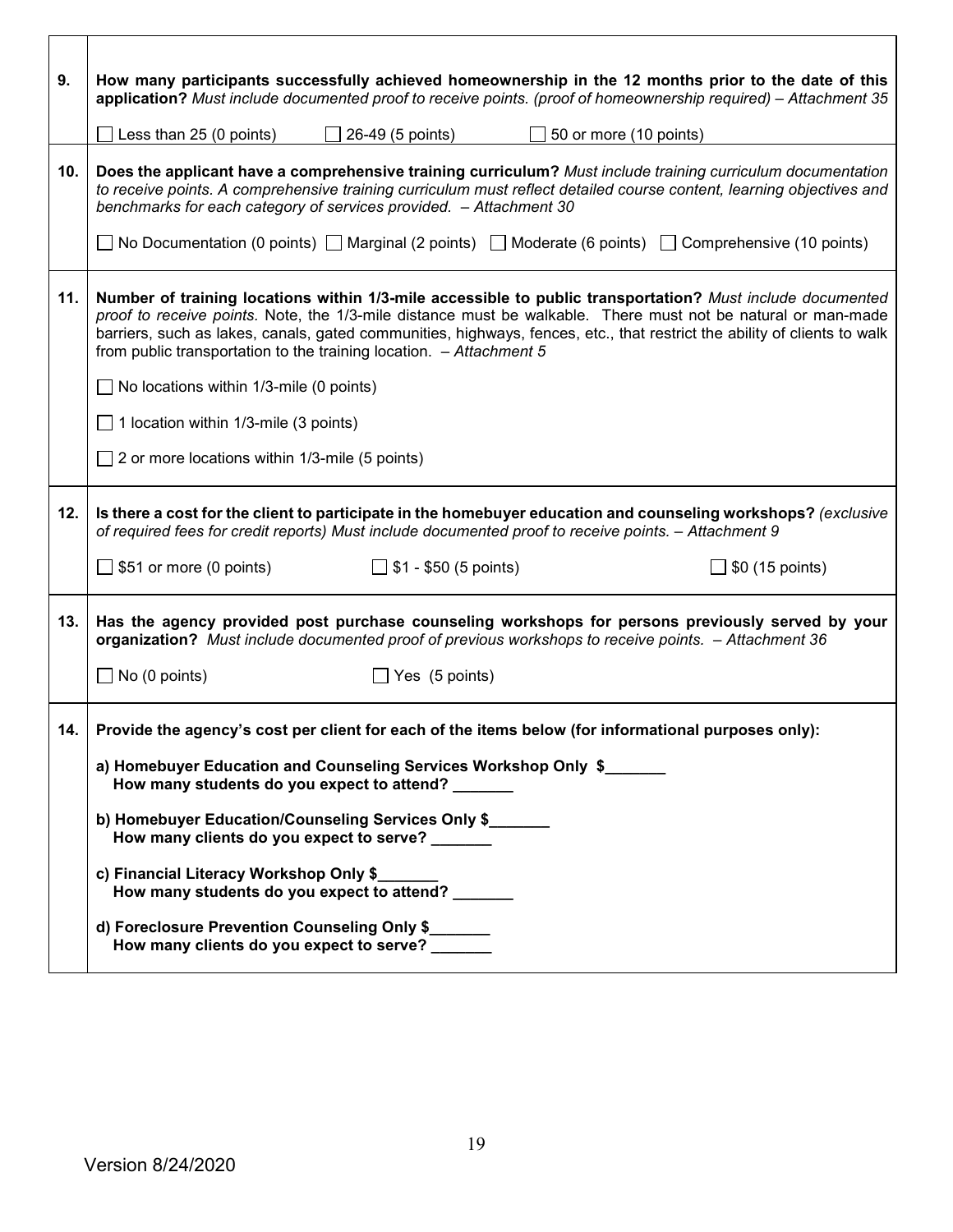### **Due Diligence Check List**

PHCD will adhere to compliance guidelines pursuant to Resolution No. R-630-13 approved by the Miami-Dade County Board of County Commissioners on July 16, 2013, requiring a Due Diligence investigation on all applicants using the following websites and/or reports:

Miami-Dade Office of the Inspector General

Vendor registration documents, affidavits and applicable licenses

Florida Department of Business and Professional Regulation

Insurance and/or bonds as applicable

SBD Violations Reports

Florida Convicted Vendor List

Contractor Debarment Report

Delinquent Contractors

Goal Deficit Mark-Up Report

Suspended Contractors

Florida Suspended Contractors

Federal Excluded Parties List System

Sudan-Iran Affidavit

State of Florida Corporations

Capital Improvements Information System

A&E Technical Certification Report

Pre-Qualification Report

Web search for compliance and performance (Better Business Bureau and other jurisdictions)

Reference checks for contracts with similar scope (other County departments, agencies and firms)

Tax Returns, Financial Statements (Audited), Pro Forma statements, and other financial documents

Local Public Records Search (Miami-Dade Clerk of Courts)

Dun & Bradstreet Financial Reports

Public Access to Court Electronic Records (PACER)